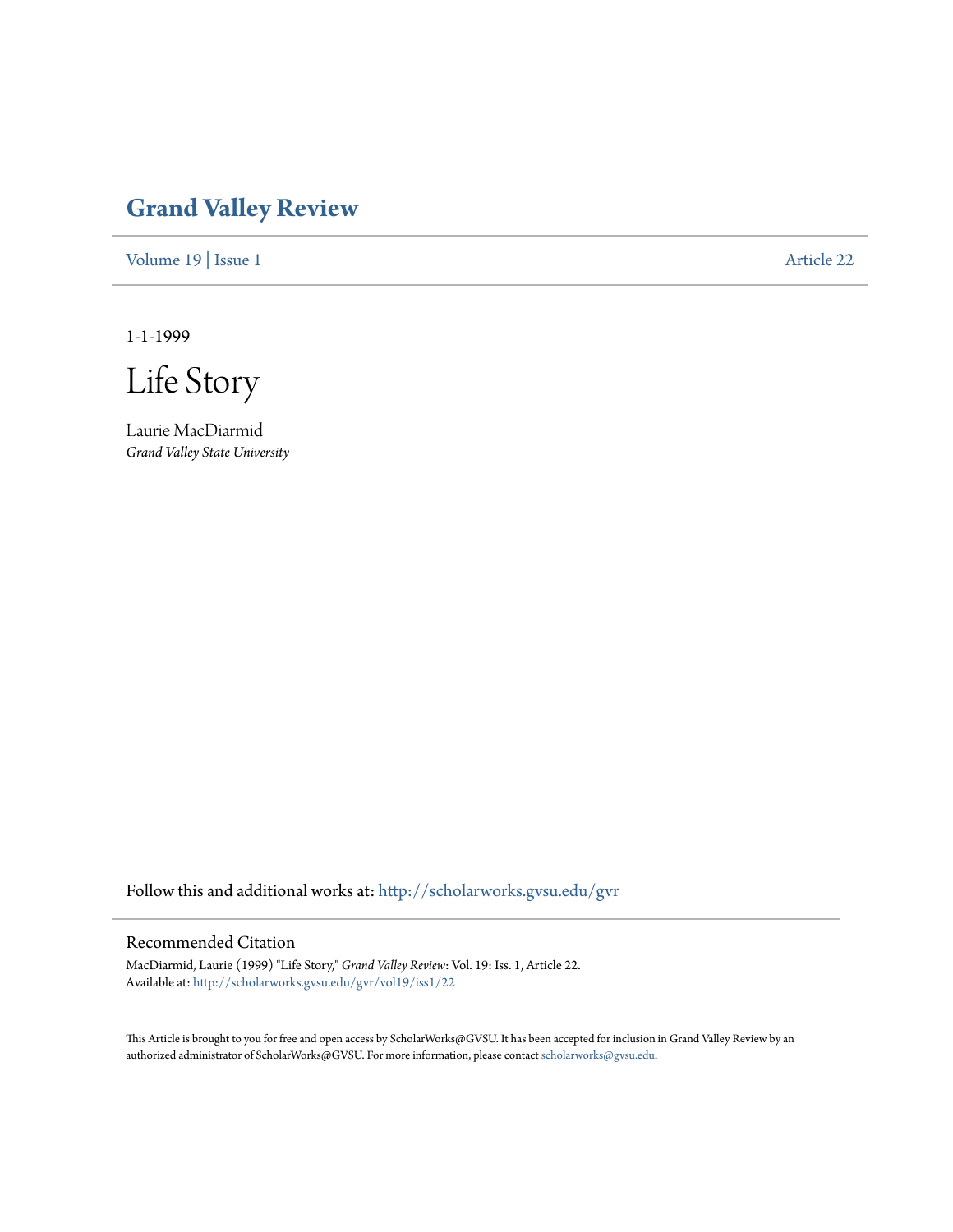# **Life Story**

# *One*

She arrived while everyone was absent, her mother knocked out by drugs and her father in New Guinea hunting rocks. It was a year before the blizzards and the brain tumor, before those deathbed letters, and the corrosive silence.

### *Two*

Enter the big, bad step-daddy from the South: He spanked her at the wedding and drove her mother over the border.

# *Three*

They moved to New Orleans, into someone else's house, sleeping in borrowed beds and breathing central air. A flock of girls wearing plaid dresses landed in the schoolyard.

#### Four

They crossed into Mexico, passing a truck in the ditch. Furniture burned in the weeds while two men watched, hands on hips.

#### Five

The gym coach turned them over his knee, teasing the tender skin under their shorts with his blunt fingers. At a showing of *Manhattan,* the man in front of her put his tongue into a woman's mouth, twisting it like a fleshy snake.

Laurie MacDiarmid is a visiting Assistant Professor and a composition fellow in the English Department.